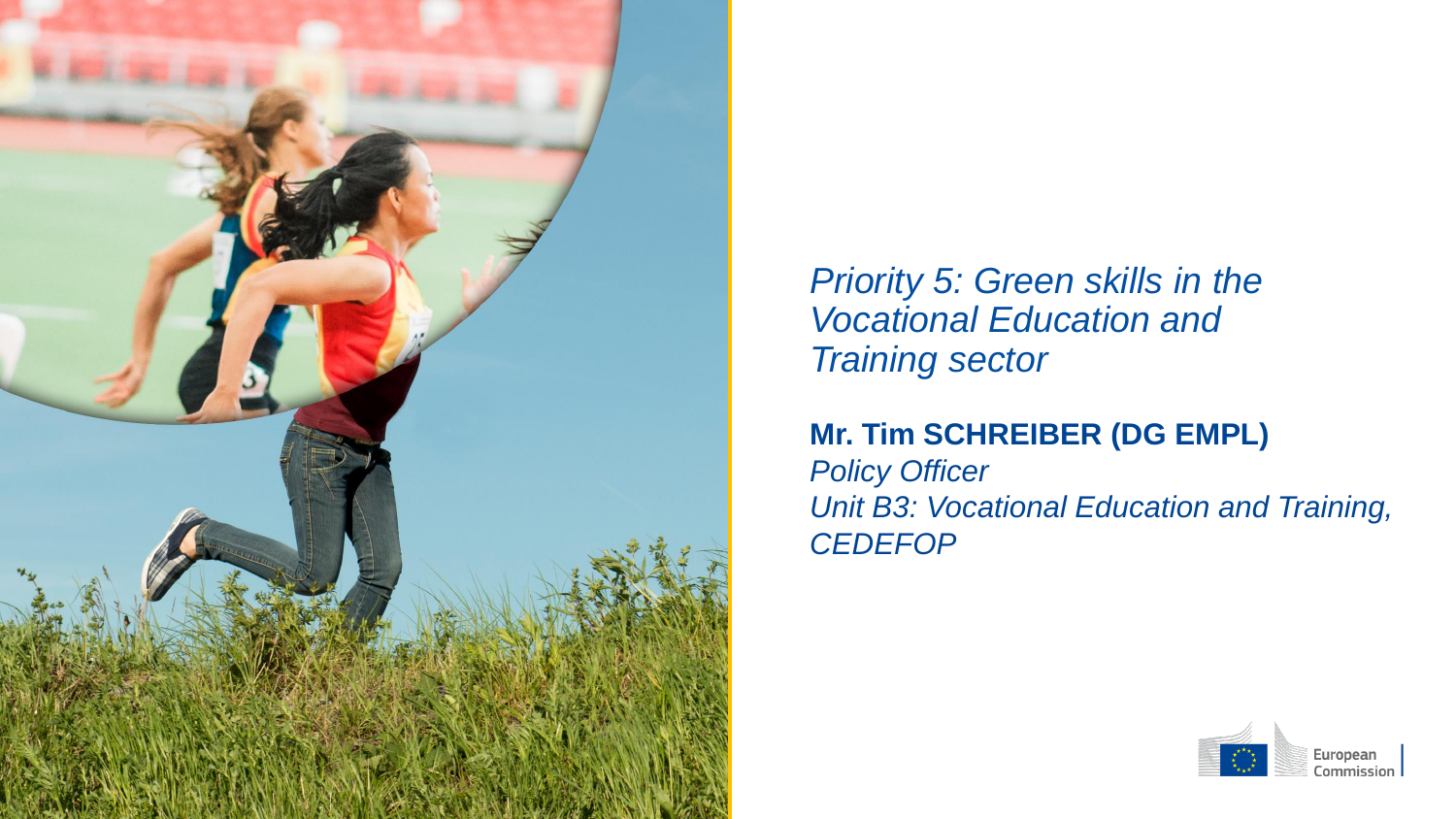### Policy context

- The **European Green Deal** is Europe's new growth strategy aiming to transform its economy and society and to put them on a more sustainable path.
- A fair and successful green transition requires **investments in skills of people**.
- As stipulated in Action 6 of the **European Skills Agenda**, the Commission will support the acquisition of skills for the green transition, including by supporting the development of a core green skills set for the labour market.
- VET plays a key role to equip learners with these skills, as emphasised in the **VET Recommendation** and the **Osnabrück Declaration**.

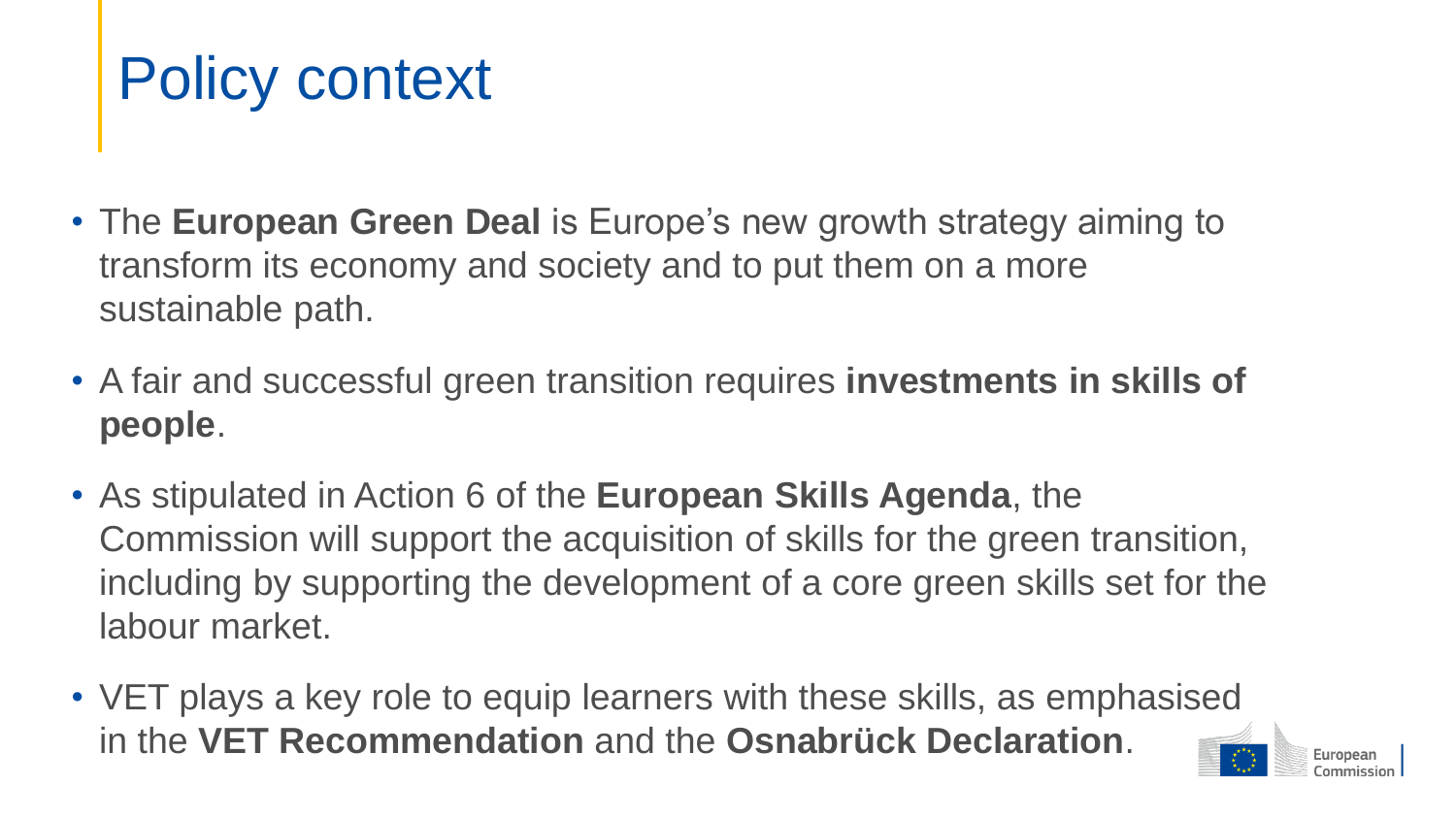## The aim of the priority

- To **develop** a **set of core green skills for the labour market**  across different economic sectors to guide training with a view to creating a generation of climate, environment and health conscious professionals and green economic operators; and
- To help **integrate** this set of core green skills **into VET curricula**, as well as in the training of teachers, trainers and other staff undertaking initial and continuing professional development.

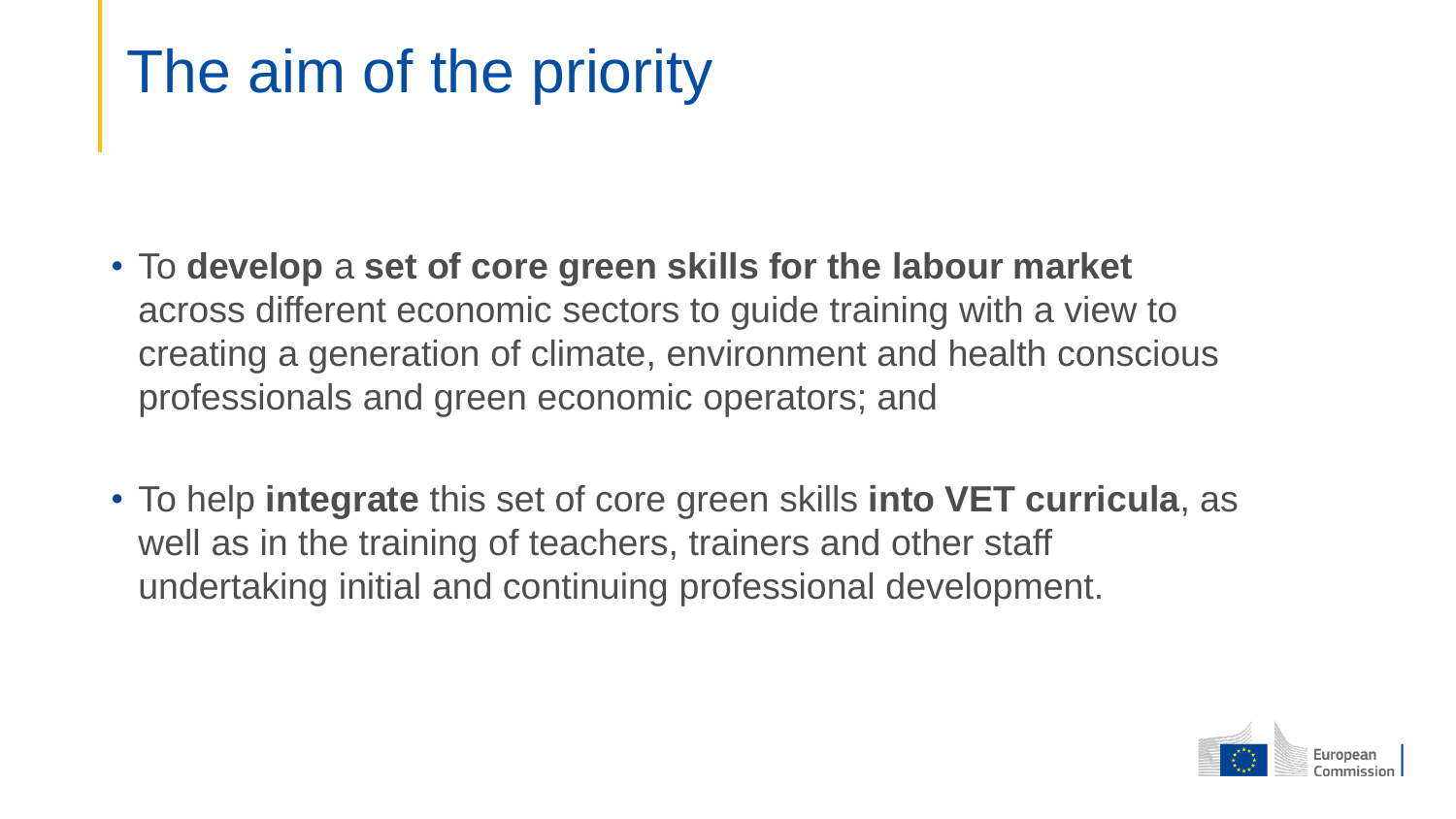#### Success factors

The extent to which the proposal:

- Develops a **meaningful** set of core green skills; and
- **Showcases how to integrate** this set of core green skills into VET curricula, as well as for the training of teachers, trainers and other staff

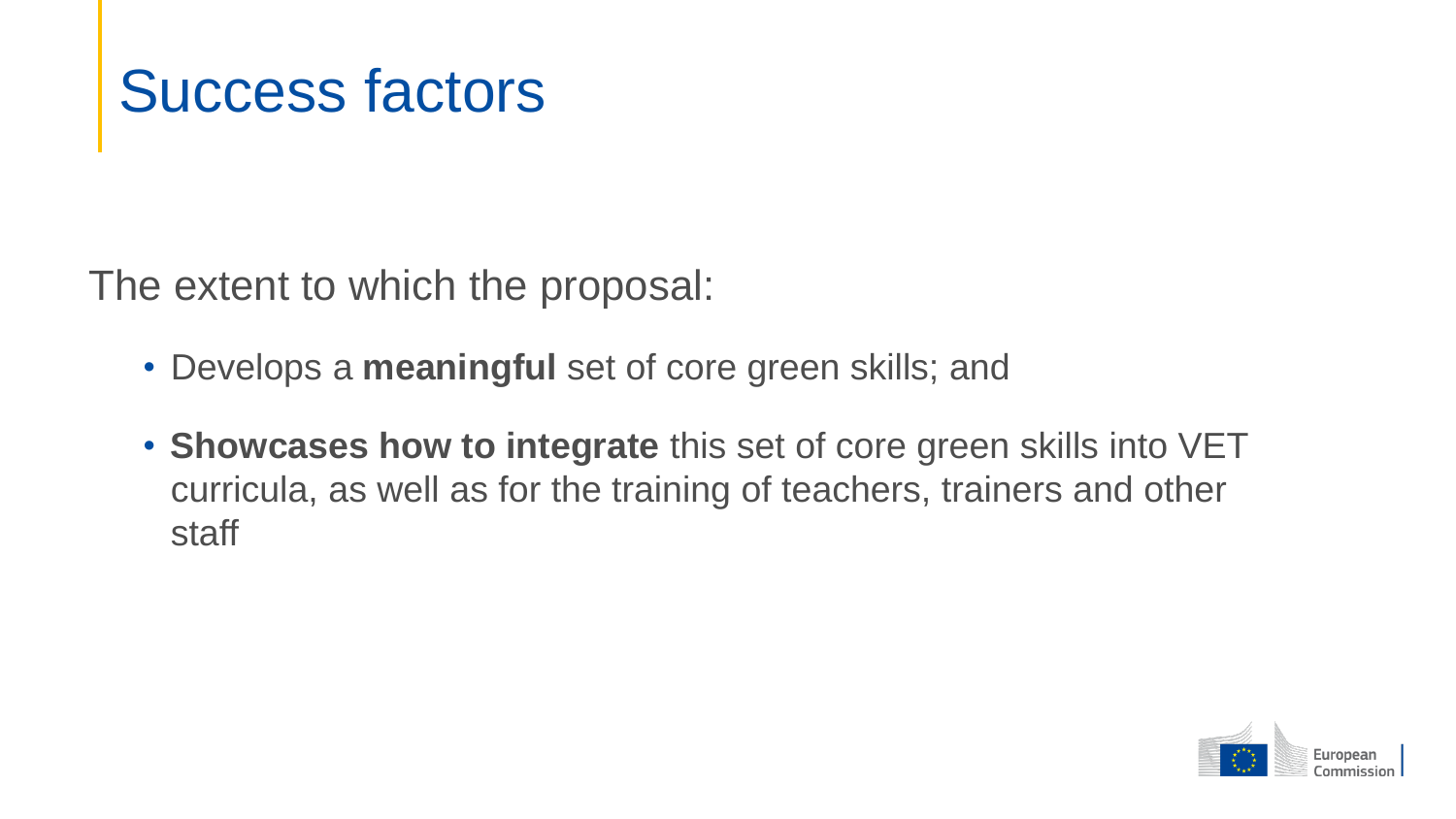#### *LOT 2: Questions and Answers*